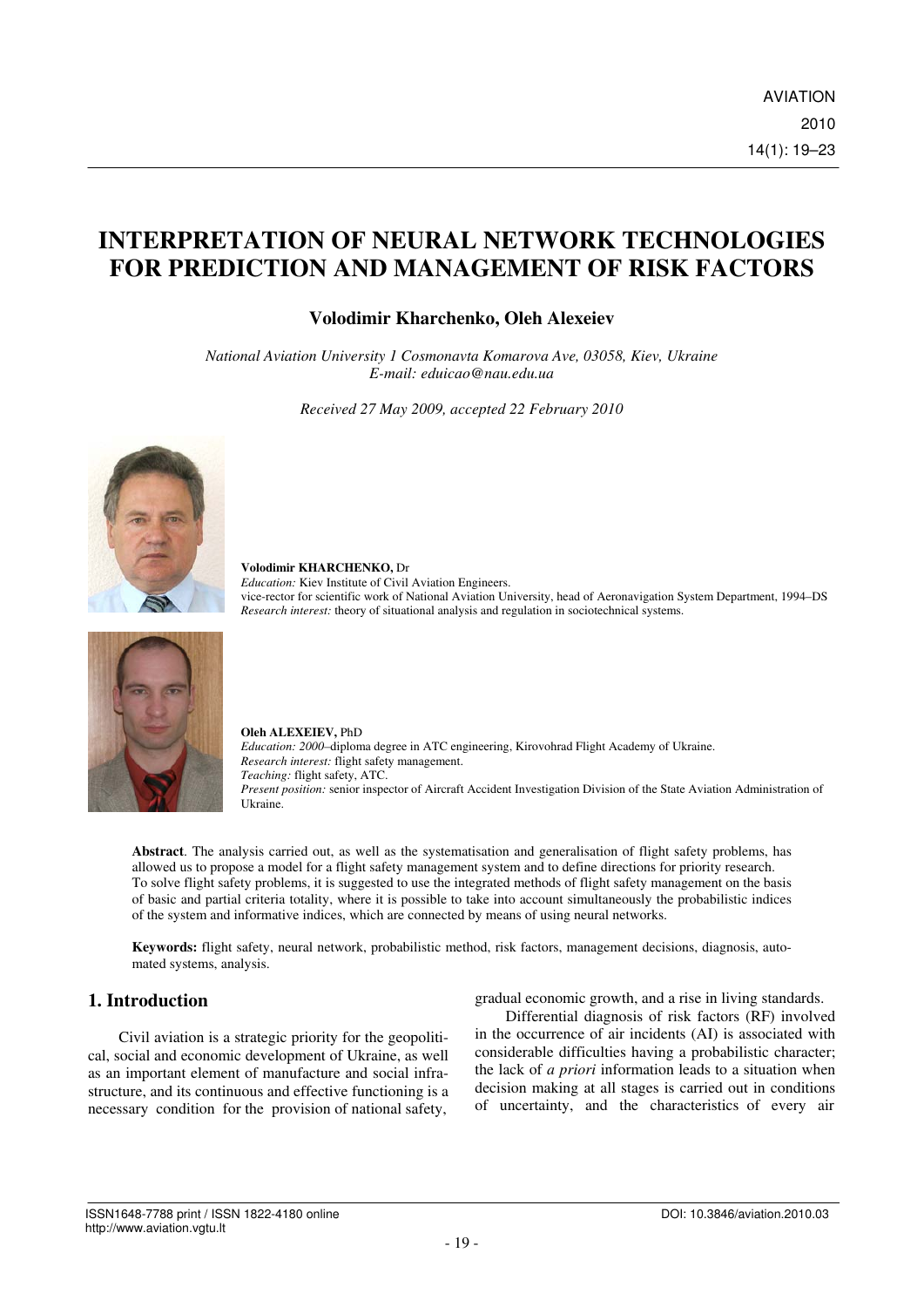operator have individual features.

Local activities concerning the prediction, authenticcation and management of RF are the focus of considerable scientific work performed by key scientists in the aviation industry. The basic methodological issues relating to the creation and application of mathematical models of flight safety management systems (SMS) are also described there. However, the lack of materials containing a complex integrated solution of the SMS problem and its automation should be mentioned (Safety… 2006).

## **2. Conceptual model of safety management system (SMS)**

In the formation of the strategy of a SMS  $(H_i)$ , special attention is given to factors and decision makers (DM) with the highest levels of priority. The processes of formation, decrease and recovery of the flight safety level (FSL) for actions classified as potentially dangerous are determined by the following matrix:

$$
Y = \begin{bmatrix} y_1(t) & y_1(2) & \dots & y_1(t) & \dots & y_1(k) \\ y_2(t) & y_2(2) & \dots & y_2(t) & \dots & y_2(k) \\ \dots & \dots & \dots & \dots & \dots & \dots \\ y_i(t) & y_i(2) & \dots & y_i(t) & \dots & y_i(k) \\ \dots & \dots & \dots & \dots & \dots & \dots \\ y_n(t) & y_n(2) & \dots & y_n(t) & \dots & y_n(k) \end{bmatrix}
$$

On the stage of periodic control during realisation of automated SMS algorithm, the following requirement to periodicity of measures is taken into account: the interval between two successive verifications must be less than the normative time interval for which FSL will decrease to the minimum acceptable value of SMS: Thus, during the period between measures it is necessary to provide the assured maintenance of the flight safety level within the range of standard operation. Implementation of this condition is provided by specifying individual verification periodicity for each air operator with the purpose of detecting and timely eliminating risk factors (Kharchenko *et al*. 2008).

The formalised general model of the system ( $S_{Tren}^{(ST)}$ ) follows:

$$
S_{Tren}^{(ST)} = \left\langle \sum_{j=1}^{N} U_j, \sum_{k=1}^{N} Y_k(t), P(S_i, S_i^*, T_i), \sum_{i=1}^{N} P(H_i), B(R^{I(J)}(T), R^M(T)) \right\rangle
$$

In this model, the main elements of system implementation are:

1 *N*  $\sum_{j=1}$ <sup> $\cup$ </sup> *j U*  $\sum_{j=1}^{N} U_j$  is the totality of recommendations based on

*j* generalised analyses of AI,  $j = (1, N)$  used as the basic components.

1  $\sum_{k=1}^{N} Y_{k}(t)$  $\sum_{k=1}^{\infty}$  $Y_{k}$   $(t$  $\sum_{k=1}^{N} Y_k(t)$  is the totality based on *k* models of operators  $k \in (1, N)$ .  $Y_k(t)$  changes over time (*t*) in the course of professional training (PT) and professional

activity (PA).  $P(S_i, S_i^*, T_i)$  is an inspector's activity model; ( $P(S_i)$ ) is for automated procedure of diagnosis,  $P(S_i^*)$ is for partially automated procedure of diagnosis, and  $P(T_i)$  is used at analysis of AI investigation.

1  $\sum_{i=1}^{N} P(H_i)$  $\sum_{i=1}^{\infty}$ <sup>*i*</sup> (*i*<sup>1</sup><sub>*i*</sub> *P H*  $\sum_{i=1}^{N} P(H_i)$  is the individual *i*-strategies of preventing the AI  $(H_i)$  which represent the totality of decisions made dependently on  $Y_k(t)$  and recommendations (standards).  $B(R^{I(J)}(T), R^M(Y))$  is a database of professional reliability during PA;  $(R^{I(J)}(T)$  is the results of professional training (activity of specialists registered over the course of training on a simulator), and  $R^{M}(Y)$  is the secondary results of professional training (after executing the complex analysis and interpretation  $R^{I(J)}(T)$ ). The functional diagram of an integrated Automated Flight Safety Management System (AFSMS) is shown below.

The structure of the system is based on the necessary condition of constant information gain. The system automatically creates abstract objects based on the input signals and forms their adequate pattern. The intellectual system has multiple input channels  $K_i$  for receiving external information. Information in NN is distributed according to levels. In case of level rise, the information elements enlarge. Let us mark out three NN levels with sublevels in each of them:

1. 
$$
E_{1i} = KL_i
$$
;  $S_1(t_k) = \sum_i KL_i(t_k) P_1 = \sum_{i=1}^{i2} S_1(t)$ ;  
\n2.  $E_{2i} = OBr_i^{ob} = E_1$ ;  $S_2(t_k) = \sum OBr_i^{ob}(t_k)$ ;  
\n $P_2 = \sum_{i=1}^{t_2} S_2(t) = OBr_i^{pr} = \lim_{n \to \infty} \sum_{i} P_{1i}(t_n) = P_1^{pr}$ ;  
\n3.  $E_{3i} = M_i^{ob} = E_2^{pr}$ ;  $S_3(t_k) = \sum_{i} M_i^{ob}(t_k)$ ;  
\n $P_3 = \sum_{i=1}^{t_2} S_3(t) = M_i^{pr} = \lim_{n \to \infty} \sum_{i} P_{2i}(t_n) = P_2^{pr}$ ;

Every level of information is characterised by information elements  $E_{ij}$ , which are saved in information matrices of  $MI_i$  level. The first level elements are represented by the clusters  $E_{1i} = KL_i$  (properties of external objects; information about these objects is supplied via the input channels). The second level elements are represented by the images of objects  $E_{2i} = OBr_i$  as a combination of clusters (properties of objects). The third level elements are represented by the models of object images  $E_{3i} = M_i$  as static frames  $S_i(t_k)$  being a totality of information elements activated in information matrices of this level at time *t<sup>k</sup>* .

Information contained in these frames is analysed by the intellectual system. This analysis is accompanied by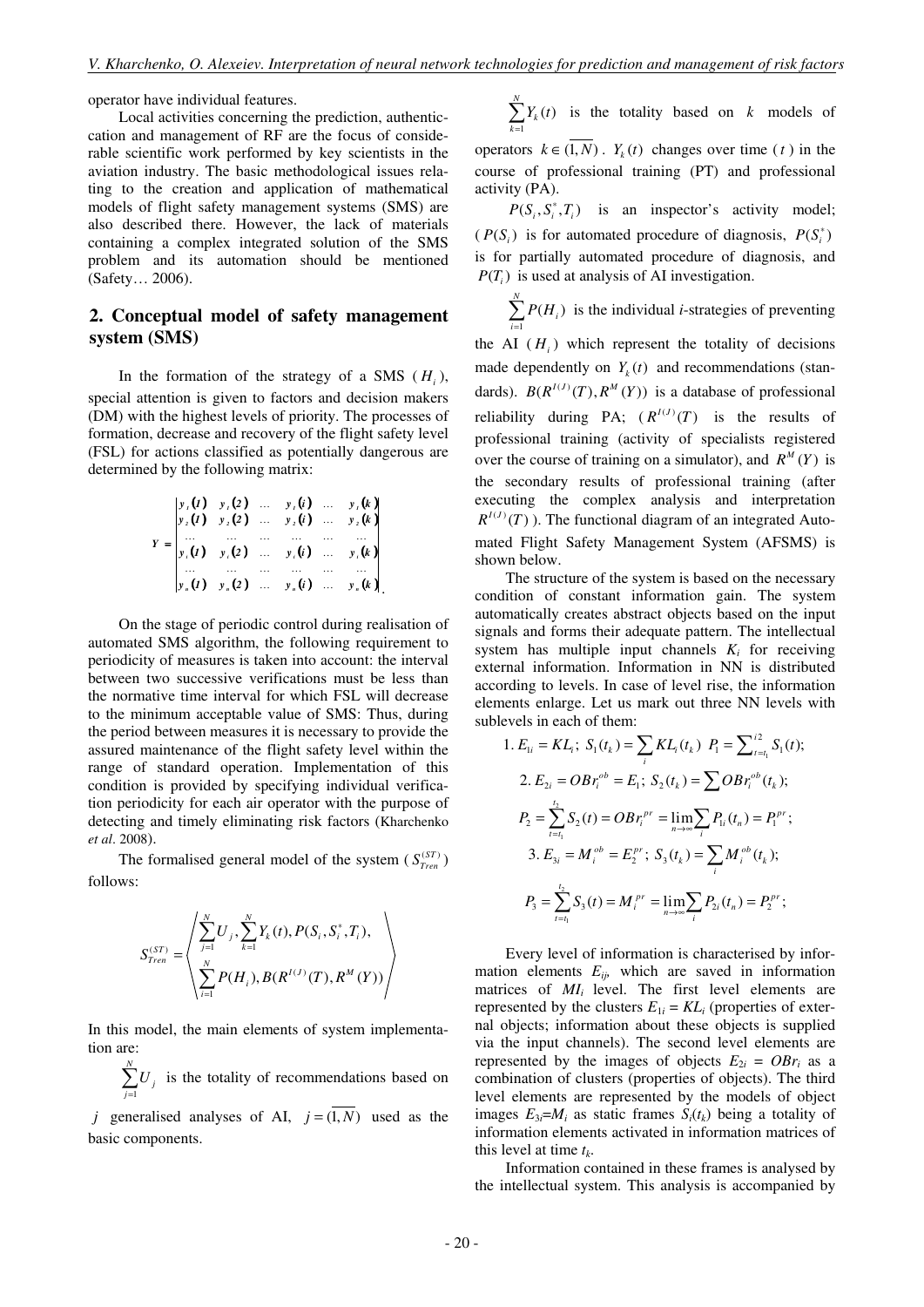the creation of information elements on high levels: processes *Pij* being the totality of static frames from beginning to finish of process action and stored in the matrices of the processes of this level МР*<sup>i</sup>* . On the first level, the process represents the totality of objects' properties, on the second it represents objects' images, on the third it represents objects' models. Each element of high level of information representation in the system is assigned a specified totality of the lower level information elements, i.e. the limit to which any localized totality of information elements tries to reach if the condition number of frames goes to infinity. In the display system, the principle of the hierarchical saving of information is used. Activation of any element of the system causes activation of all elements of the lower levels associated with the primary element. Activation of any element in combination with other elements of the same level causes activation of the higher-level elements for which this combination is the basic one.

### **3. Administrative decisions and diagnosis**

Decision made with the help of the aforementioned models and algorithms may not always satisfy the decision makers. Furthermore, cases can occur when the situation cannot be described or related to a certain class by means of these tools. To avoid such deadlock situations, a mathematical tool in the form of a network model and based on representation of knowledge by the rules was developed. This tool allows creating the decision making plan and determining the cause-and-effect relation which is described using a structure similar to that of a Petri net (Berger 1993; Daubechies 1992). The nodes of such a network are the classes of conditions (sets of determined classification identifiers of RF) and decision making, respectively the positions and transitions of the grid.

The modification of Petri nets developed, rules for their functioning, and algorithmic support of the simulation of the functioning of the diagnostic process allow one to carry out the creation of a functional model of the diagnostic process, to keep track of the current state of the diagnostic system, and to execute decision making option generation by means of simulation.



**Fig 1.** Modification of Petri networks

A description of the settings follows: b0 – identification of probable risk factors based on initial information; b1 – evaluation of the flight safety level based on quantitative estimations of the totality of the risk factors identified and factors preventing the occurrence of special situations; b2 – diagnosis of 'thin places' (factors which jeopardize the flight safety level in the greatest degree) using partial indicators of risk; b3 – synthesis of recommendations (options of control actions) to enhance the flight safety level; b4 – evaluation of costs which are necessary to implement the synthesized recommendations during the established time interval; b5 – preliminary evaluation of the efficiency of the recommendations executed;  $b6 -$  analysis and diagnosis; and  $b7 -$  on-line and periodical (resultant) monitoring and evaluation of flight safety management efficiency using the probability indices system for air incidents preventing (Kharchenko *et al*. 2008; Berger 1993; Cheeseman *et al.* 1988).

#### **4. Neural network approach**

At the stage of the pre-arranged processing of flow of information, the classification of events and processes depends on the factors that influence safety, and it is necessary to determine the risks that bring in different data in the case of these decisions. Mathematic statistics may be used, but many of these methods cannot be effective with a large volume of information. In our case, this could take place for many phenomena due to factors influencing BP and usually to a shortage of information. In this case, statistical methods cannot guarantee a successful result. In such cases, neural network (NN) technologies should be used to solve the problems.

The task of automating the processes of UBP and prediction and creating consulting models will require the application of the NN theory that is considered in section 1 in detail. To solve this task, it is suggested to use the NN structure shown in figure 2.

The network consists of two layers. The first and the second layers have *m* neurons, where *m* is the number of samples defined by the aggregate of possible 'risks'.

The neurons of the first layer have *p* synapses connecting with the network entrances. At the network entrance, an unknown vector is given, and the dimension of this vector is determined by the information flow about phenomena, events, actions and processes that influence safety.

The NN model described in section 1 generally performs the following conversions:

$$
S: X \Rightarrow A, \quad H: A \Rightarrow A', \quad P: A' \Rightarrow y,
$$

where X-N is the measuring space of continuous input signals; А-n is the measuring space of associations; А is the space of associations converted by means of a hashing algorithm; and y is the output signals vector.

Conversion corresponds to information encoding:

 $a = S(x)$ ,

hashing:  $a' = H(a)$ ,

output signal calculation:

 $y = P(a') = (a')^T \omega = (H) a)^T \omega$ . The selection of a base function is an important item during the implementation of the network.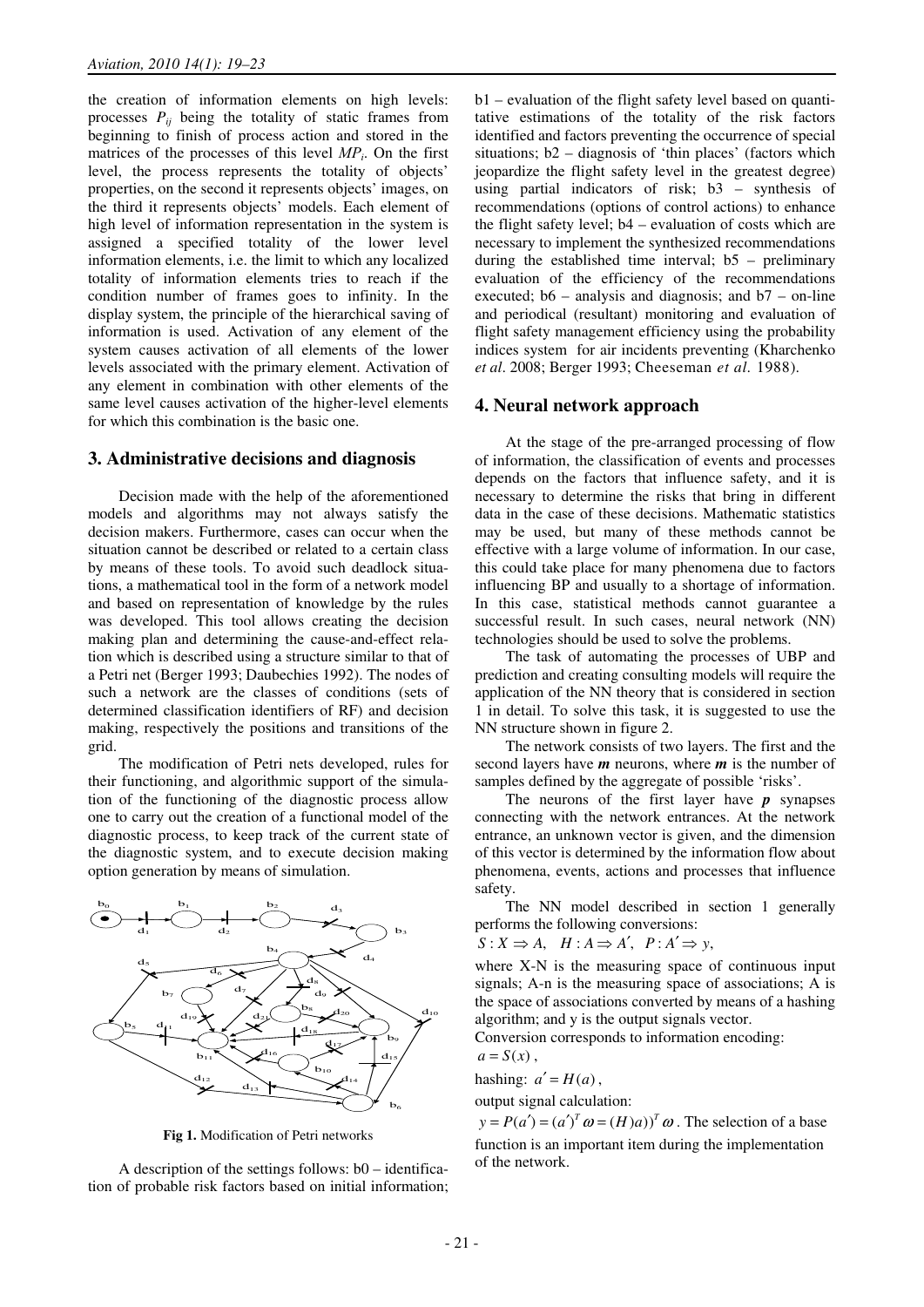This expression describes the conversion carried out in conventional NN using information hashing while selecting rectangular base functions. If neurons with activation functions different from rectangular ones are used in the network, the conversions will have the form (Narenda *et al*. 1990; Child 2005; Daubechies 1992):

$$
y = H(a^T \Phi(x))\omega,
$$
  
\n
$$
\Phi(x) = \begin{bmatrix} \Phi_1(x) & 0 & \dots & 0 \\ 0 & \Phi_2(x) & \dots & 0 \\ \dots & \dots & \dots & \dots \\ 0 & 0 & 0 & \Phi_n(x) \end{bmatrix},
$$
  
\n
$$
\Phi_i(x) = \prod_{j=1}^N \oint_{ij} (x_j); \oint_{ij} (x_j)
$$

values of selected base function in point.

In the NN, the rectangular base functions that allow executing permanent approximation are used. In this case, the calculation time will be minimal, ensuring a considerable decrease in the network reaction time after input signal appearance. In this case, the association vector components can have the value 0 or 1. Rate of network adaptation at the selection of rectangular base functions will have maximum value.



**Fig 2.** Neural networks

Base functions are represented by Gauss functions, which have the property of local exciting (Daubechies 1992; FSF… 1996). It is possible to specify the boundaries of their exciting sufficiently clearly, which is important for encoding the information in NN. The Gauss function shown below is free of this disadvantage.

$$
\Phi_i(x_j) = \exp\left\{-\frac{(x_j - \mu_i)^2}{\sigma_i^2}\right\}.
$$

$$
\Phi_i(x) = \begin{cases} \exp\left\{-\frac{(\lambda_2 - \lambda_1)^2 / 4}{(x - \lambda_1)(\lambda_2 - x)}\right\} \\ 0 \end{cases}
$$

and trigonometric (cosine)

$$
\Phi_i(x_j) = \begin{cases} \cos\left(\frac{\pi}{\rho r_j}(x_j - \lambda_i)\right) & x_j \in (\lambda_i - \frac{\rho r_j}{2}, \lambda_i + \frac{\rho r_j}{2})\\ 0 & \end{cases}
$$

where - is the centre of the quantization domain.

Neurons of the second layer are interconnected by inhibitory (prohibiting) synaptic links. A single synapse with a positive reverse link for every neuron is connected with an axon of the same neuron.

The idea of network operation consists in the determination of the Hamming distance from the tested image to all samples.

For binary strings a and b, the Hamming distance is equal to the number of ones in a XOR b. The metric space of length-n binary strings with the Hamming distance is known as the Hamming cube; it is equivalent as a metric space to the set of distances between vertices in a hypercube graph. One can also view a binary string of length n as a vector in  $R<sup>n</sup>$  by treating each symbol in the string as a real coordinate; with this embedding, the strings form the vertices of an n-dimensional hypercube, and the Hamming distance of the strings is equivalent to the Manhattan distance between the vertices. (Distance of Hamming is the number of separate bits in two binary vectors.)

The network must select the sample with minimum Hamming distance to unknown input signal resulting in activation of only one network output which corresponds to this sample (Carlin *et al*. 2000; Child 2005). In other words, the NN will select (predict) the risk levels according to input vector X and offer the proposition on decision making in the form of output vector (Child 2005; Artificial… 1994; Lane *et al.* 1992; FSF… 1996; 56th International… 2003; Carlin *et al*. 2000).

#### **5. Conclusions**

This multifactor model for the risk of the occurrence of AI allows:

- Monitoring risk for every type of aircraft, taking into account the number of flights performed in the estimation period;
- Quantitatively evaluating the degree of change in the risk of AI according to results of flight operation or after every investigation of AI;
- Predicting the risk of the occurrence of AI (either according to AI statistics or according to the results of the expert prediction of AI for the next period of flight operation);

– Periodically correcting AI risk prediction results during the process of operation on the basis of newly collected statistic data or after every AI. A

neural network model of the automated management of flight safety will allow effectively solving the task of the risk synthesis of the occurrence of AI and provide the network control signals vector using partial and distorted information on phenomena and incidents and processes impacting flight safety.

It is necessary only to provide a list of factors, which influence the predictable index and perform a selection of